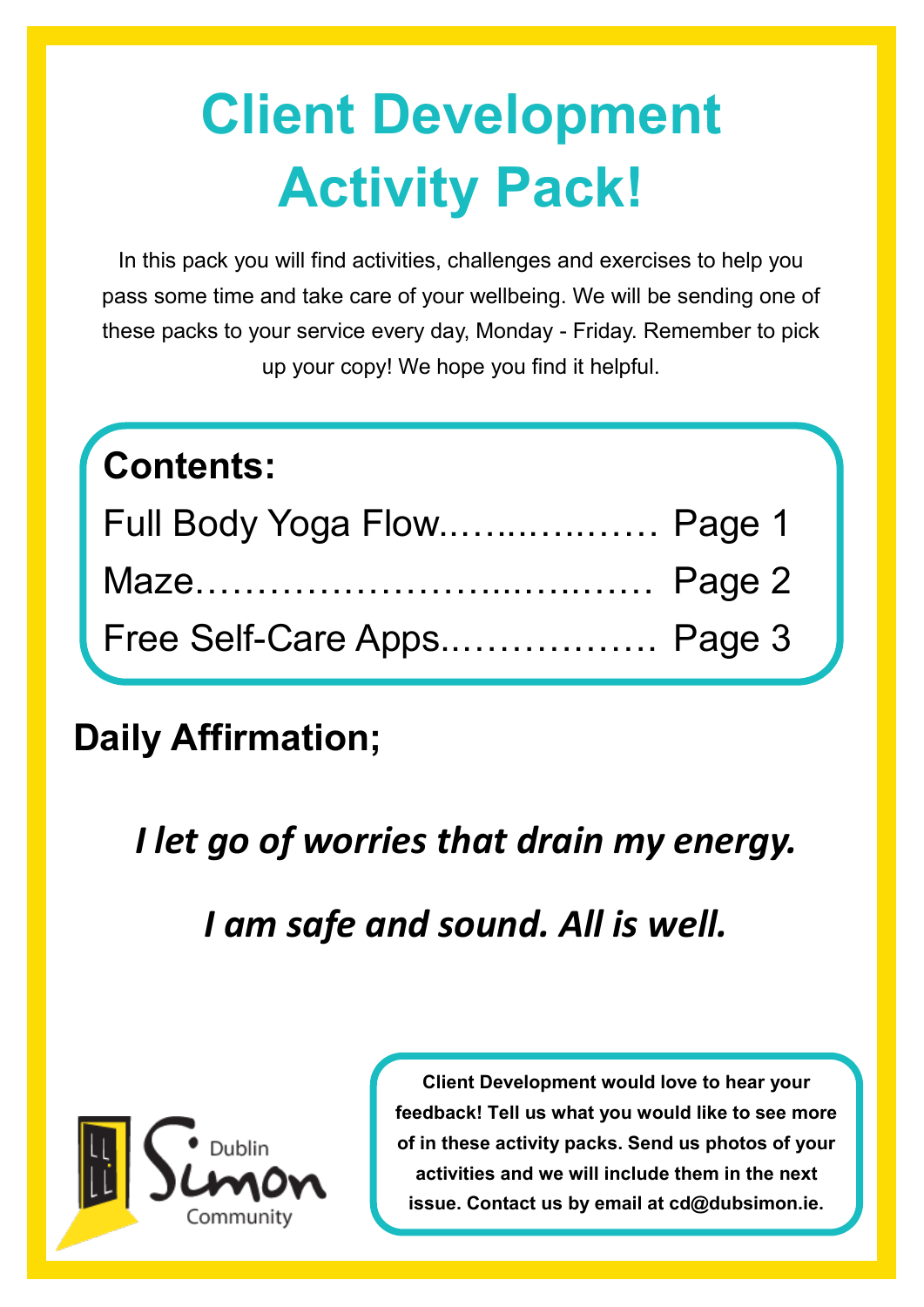## **Try This Yoga Flow To Help You Relax**

- Start in mountain pose (top left)
- Move through each pose holding for as long as is comfortable for you
- Make sure you do both sides in standing pigeon pose
- Control your breath in through the nose and out through the mouth
- Take a selfie while trying yoga and send it the Health and Wellbeing team at cd@dubsimon.ie!



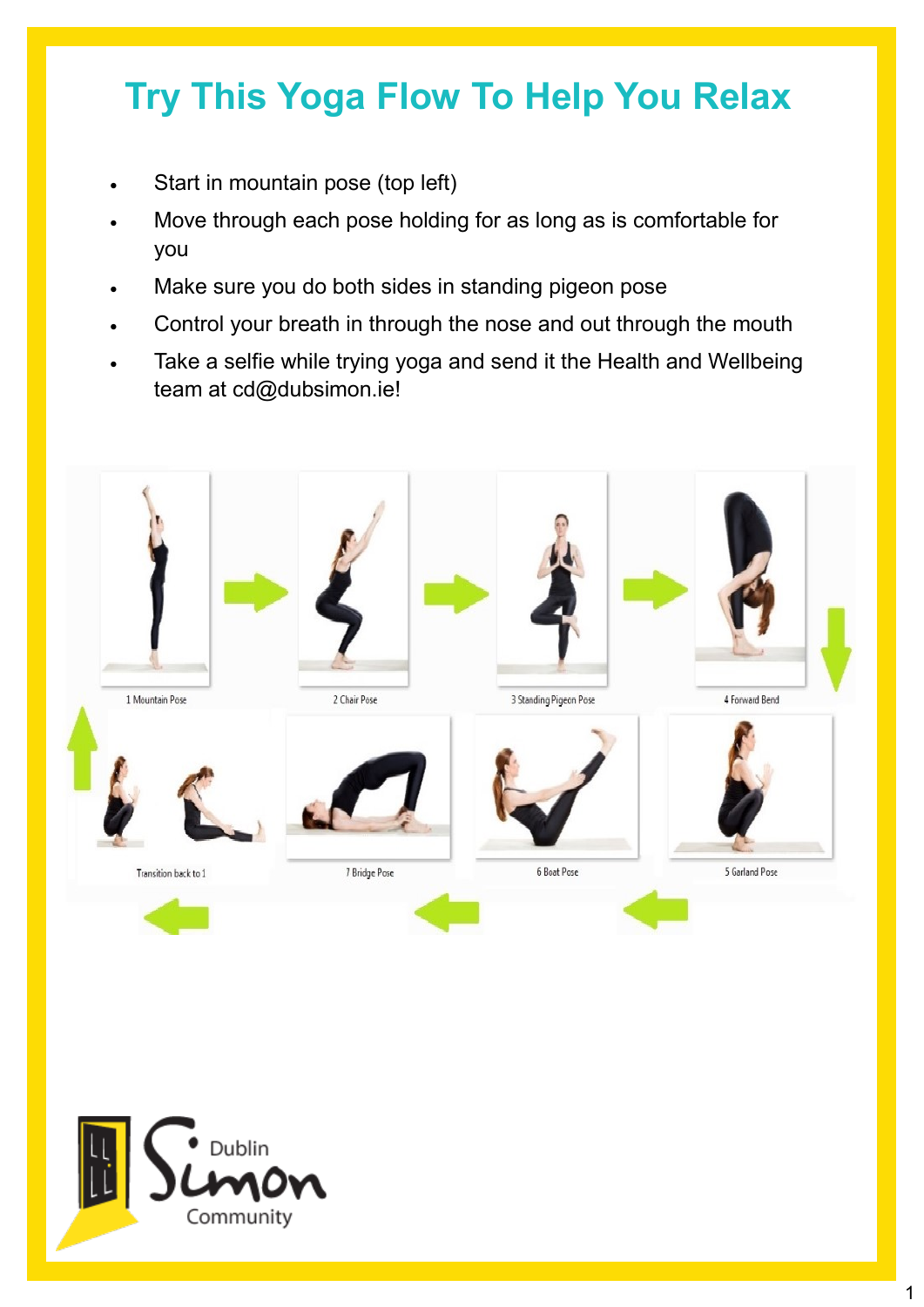## **Maze**

Start at the top of the maze where there is a gap. Use a pencil to draw a path through the maze to reach the opening at the bottom of the maze.



**Finish**